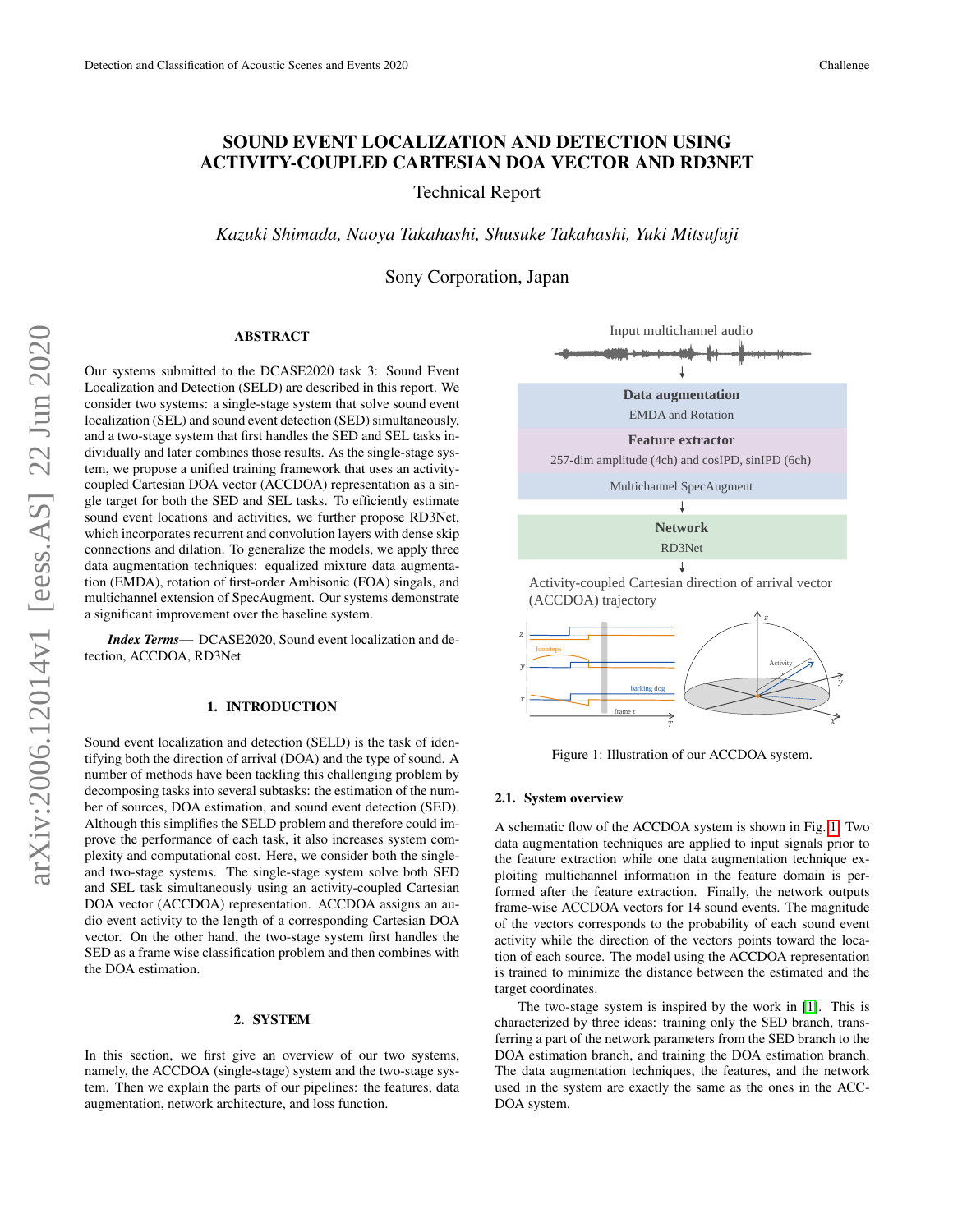#### 2.2. Feature

Multichannel amplitude spectrograms and inter-channel phase differences (IPDs) are used as frame-wise features. Here,  $IPD_{t,f,p,q} = \angle x_{t,f,p} - \angle x_{t,f,q}$  is computed from the shorttime Fourier transform (STFT) coefficients  $x_{t,f,p}$  and  $x_{t,f,q}$ , where  $t, f, p$ , and  $q$  denote the time frame, the frequency bin, the microphone channel p, and the channel q, respectively. We fix  $p = 0$  to compute relative IPDs between all the other channels, q. Since the input consists of four channel signals, we can extract four amplitude spectrograms and three IPDs.

## <span id="page-1-1"></span>2.3. Data augmentation

To promote the generalization of the model, we exploit the following data augmentation techniques during the training.

- EMDA: As described in [\[2,](#page-3-1) [3\]](#page-3-2), we apply the equalized mixture data augmentation (EMDA) method where up to two audio events are mixed with random amplitudes, delays, and the modulation of frequency characteristics, i.e. equalization.
- Rotation: We also adopt the spatial augmentation method in [\[4\]](#page-3-3). It rotates the training data represented in the first order Ambisonic (FOA) format and allows us to increase the numbers of DOA labels without losing the physical relationships between steering vectors and observations. We consider eight rotation patterns for azimuth  $\phi$  and elevation  $\theta$ :  $(\phi', \theta') = (\phi, \theta), (-\phi, \theta), (\phi + \pi, \theta), (-\phi + \theta)$  $(\pi, \theta),(\phi, -\theta),(-\phi, -\theta),(\phi + \pi, -\theta),(-\phi + \pi, -\theta).$
- Multichannel SpecAugment: We propose a multichannel version of SpecAugment in [\[5,](#page-3-4) [6\]](#page-3-5). In addition to the timefrequency hard masking schemes applied on amplitude spectrograms, we also extend it to the channel dimension. The target channel for the channel masking,  $c_0$ , is chosen from  $[0, C)$ where  $C$  denotes the number of microphone channels. For the IPD features, instead of multiplying a mask value by the original value, the original values are replaced with random values, where the values are sampled from a uniform distribution ranging from 0 to  $2\pi$ .

### 2.4. Network architecture

As the network architecture, we adopt the MMDenseLSTM architecture, which has shown the state-of-the-art performance in music source separation [\[7\]](#page-3-6). The adaptation to the SELD problem includes four modifications. First, we omit dense blocks in the upsampling path because high frame-rate prediction is not necessary for the SELD problem. Second, we replace the LSTM cells with the GRU cells existing only in the bottleneck part. Third, the batch normalization is replaced with the network deconvolution [\[8\]](#page-3-7). Finally, we employ dilated convolutions in the dense blocks as covering a large input field is shown to be effective [\[3\]](#page-3-2). In each dense block, the dilation factor of the initial convolution is set to one, and it doubles every time the next convolution is applied, as applied in WaveNet [\[9\]](#page-3-8). We call this architecture *RD3Net*; the architecture is illustrated in Figure [2.](#page-1-0)

## 2.5. Loss function

In the ACCDOA system, we solve the multi-output regression with a mean square error (MSE) loss. In the other system using the twostage training scheme, we use a binary cross entropy (BCE) for the



<span id="page-1-0"></span>Figure 2: Illustration of RD3Net architecture.

**Output** 

**GRU** 

Fully connecte

Up-sample

<span id="page-1-2"></span>

| Name       | # of models | Base system                                                  |  |  |  |  |
|------------|-------------|--------------------------------------------------------------|--|--|--|--|
| Ensemble 1 |             | ACCDOA w/RD3Net $\times$ 3<br>Two-stage w/RD3Net             |  |  |  |  |
| Ensemble 2 |             | ACCDOA w/RD3Net $\times$ 3<br>Two-stage w/ RD3Net, CRNN      |  |  |  |  |
| Ensemble 3 |             | ACCDOA w/RD3Net $\times$ 3<br>Two-stage w/ RD3Net $\times$ 2 |  |  |  |  |

SED classification task and a masked MSE for the DOA regression task [\[1\]](#page-3-0). The latter is based on an MSE masked with the ground truth activations of each class, hence not contributing to the training when the corresponding sound event is not active.

#### 2.6. Post-processing

During the inference, we split the 60 seconds inputs into shorter segments with overlap, process each segment, and average the results of overlapped frames. To further improve the performance, we conduct a post-processing with the following procedure: rotating the FOA data, estimating the ACCDOA vectors, rotating the vectors back, and averaging the vectors of different rotation patterns. Similar to section [2.3,](#page-1-1) we consider eight rotations.

#### 2.7. Model ensemble

It is well known that averaging outputs of several models trained with different conditions such as initial parameters, stopping iteration, input features and model architectures often provides an im-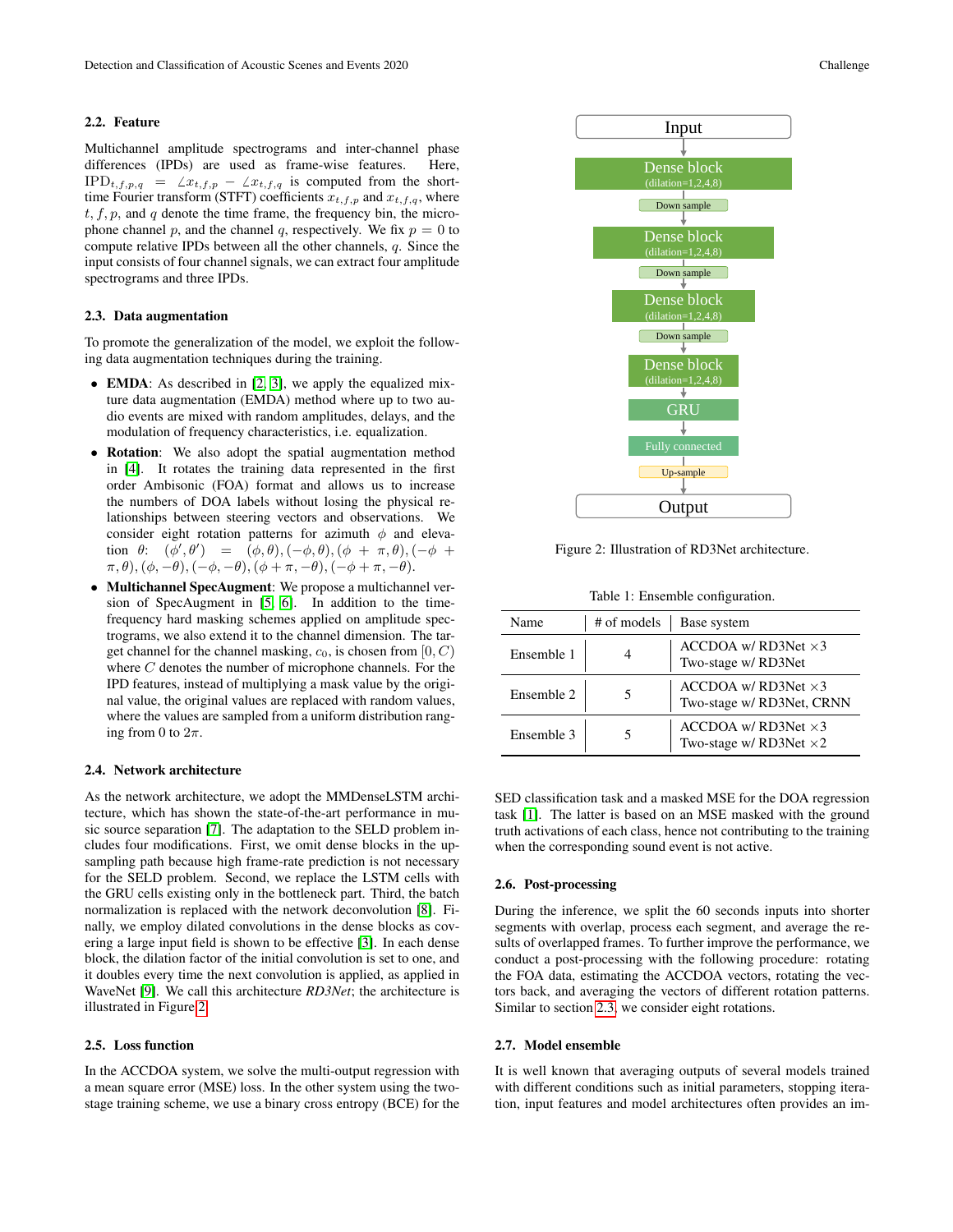|                       |                        | Validation split |           |           | Testing split    |              |           |           |                  |
|-----------------------|------------------------|------------------|-----------|-----------|------------------|--------------|-----------|-----------|------------------|
| Submission label      | System                 | $LE_{CD}$        | $LR_{CD}$ | $ER_{20}$ | $F_{20^{\circ}}$ | $LE_{CD}$    | $LR_{CD}$ | $ER_{20}$ | $F_{20^{\circ}}$ |
|                       | Baseline FOA           | $23.5^\circ$     | 62.0      | 0.72      | 37.7             | $22.8^\circ$ | 60.7      | 0.72      | 37.4             |
|                       | <b>ACCDOA w/ CRNN</b>  | $7.8^\circ$      | 79.9      | 0.34      | 77.2             | $8.9^\circ$  | 73.8      | 0.40      | 70.5             |
|                       | Two-stage w/ RD3Net    | $8.6^\circ$      | 86.2      | 0.29      | 80.4             | $9.7^\circ$  | 78.2      | 0.38      | 73.0             |
| Shimada_SONY_task3_1  | <b>ACCDOA w/RD3Net</b> | $7.0^\circ$      | 87.0      | 0.24      | 84.4             | $7.9^\circ$  | 80.5      | 0.32      | 76.8             |
| Shimada SONY task3 2  | Ensemble 1             | $6.3^\circ$      | 90.0      | 0.20      | 87.6             | $7.5^\circ$  | 82.9      | 0.29      | 79.4             |
| Shimada SONY task 3 3 | Ensemble 2             | $6.3^\circ$      | 90.6      | 0.18      | 88.0             | $7.6^\circ$  | 83.7      | 0.28      | 79.9             |
| Shimada_SONY_task3_4  | Ensemble 3             | $6.4^\circ$      | 90.6      | 0.18      | 88.0             | $7.5^\circ$  | 83.5      | 0.29      | 80.0             |

<span id="page-2-0"></span>Table 2: SELD performance of our systems evaluated using joint localization/detection metrics for the development set.

<span id="page-2-1"></span>Table 3: SELD performance without and with polyphony for the development set.

|                                  | Testing split |           |           |            |  |  |  |
|----------------------------------|---------------|-----------|-----------|------------|--|--|--|
| ACCDOA w/RD3Net $\mid$ $LE_{CD}$ |               | $LR_{CD}$ | $ER_{20}$ | $F_{20}$ ° |  |  |  |
| Without polyphony                | $6.7^\circ$   | 83.1      | 0.25      | 81.3       |  |  |  |
| With polyphony                   | $8.6^\circ$   | 79.0      | 0.36      | 74.3       |  |  |  |

provement over the individual models. Here, we perform the model ensemble by averaging the outputs with weights. The weights are assigned to each class and model, thus the dimension of weights is  $N \times M$ , where N is the number of class and M is the number of models. The weights are estimated by the stochastic gradient decent on the validation set using MSE criteria as the ACCDOA system.

The systems used for the ensemble is shown in Table [1.](#page-1-2) Here, CRNN means the convolutional recurrent neural network architecture used in [\[1\]](#page-3-0). Some of the models use PCEN [\[10\]](#page-3-9) with and without mel filter, cosIPDs, and sinIPDs [\[11\]](#page-3-10) as input features, instead of the amplitude spectrograms and IPDs.

## 3. EXPERIMENTAL EVALUATION

In this section, we show the experimental results of our systems on the development dataset.

#### 3.1. Experimental settings

We evaluated our approach on the development set of TAU Spatial Sound Events 2020 - Ambisonic using the suggested setup [\[12\]](#page-3-11). In the setup, four metrics were used for the evaluation [\[13\]](#page-3-12). The first was the localization error  $LE_{CD}$ , which expresses the average angular distance between predictions and references of the same class. The second was a simple localization recall metric  $LR_{CD}$ that expresses the true positive rate of how many of these localization estimates were detected in a class out of the total number of class instances. The next two metrics were the location-dependent error rate ( $ER_{20} \circ$ ) and F-score ( $F_{20} \circ$ ), where predictions were considered as true positives only when the distance from the reference is less than  $20^\circ$ .

The sampling frequency was set to 24 kHz. The STFT was applied with a configuration of 20 ms frame length and 10 ms frame hop. The frame length of input to the networks was 1,024 frames. During the inference time, the frame shift length was set to 20 frames. We used a batch size of 32. Each training sample was



<span id="page-2-2"></span>Figure 3: Visualization of SELD output for ACCDOA w/ RD3Net.

generated on-the-fly [\[14\]](#page-3-13). The learning rate was set to 0.001 and decayed 0.9 times every 20,000 iterations. We used Adam optimizer with a weight decay of  $10^{-6}$ .

All final submitted systems were trained on the fold 3, 4, 5 and 6 of the dataset except the "Shimada\_SONY\_task3\_4" where one of the two-stage model in the ensemble was trained on the fold 1, 3, 4, 5 and 6. The the fold 2 was used for the validation set all the time.

#### 3.2. Experimental results

Table [2](#page-2-0) shows the performance with the development set for our systems. As shown in the table, our systems outperformed the baseline for each metric by a large margin. We compared the performances of RD3Net and CRNN used in [\[1\]](#page-3-0) with the ACCDOA system. The results show significant improvements over CRNN in all metrics, demonstrating the advantage of RD3Net. We also compared the performances of the ACCDOA system and two-stage system. The ACCDOA system showed 2.3 points higher  $LR_{CD}$  than the two-stage in the testing split, while the ACCDOA system improved  $F_{20}$ ° by 3.8 points. This suggests that the the ACCDOA system is more effective in the location-aware detection. Model ensemble improved  $F_{20}$ ° by 3.2 points from the single model in the testing split. Table [3](#page-2-1) shows the performances of the ACCDOA system "Shimada\_SONY\_task3\_1" on recordings without and with polyphony. We observed that the performance on recordings without polyphony is better than with polyphony.

An example of the proposed ACCDOA system output from the test split is visuarized in Fig. [3.](#page-2-2) Each event class is represented by a unique color. We can observe that our system performs joint detection, localization, and tracking of dynamic sources successfully in the recording.